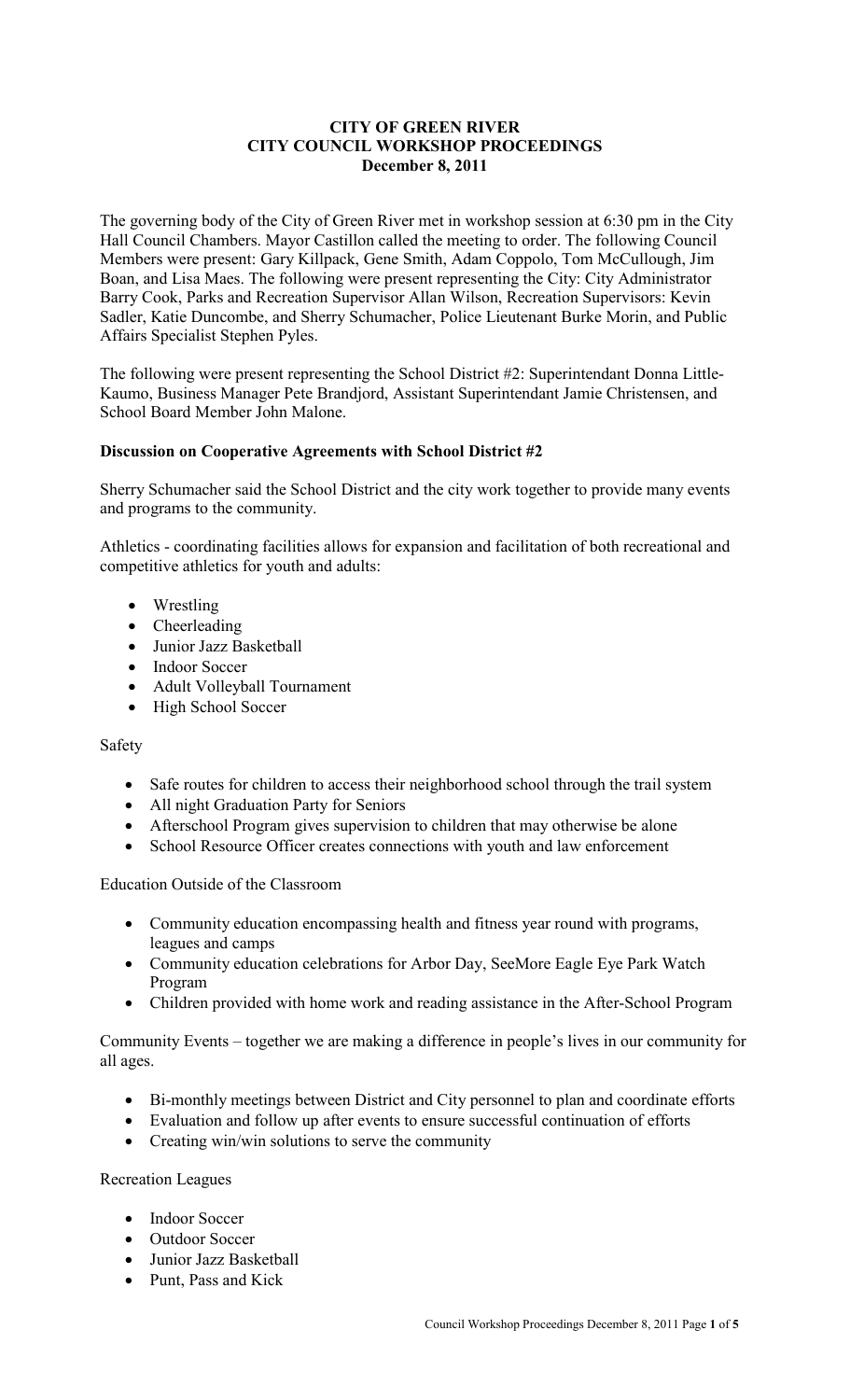- Pee-wee Basketball
- Basketball Camps
- Soccer Camps
- Hershey's Track Meet
- Junior Wolves Football

# After School Program

- Three sites available for K-4 children and one site for 5-8 grade students
- 224 children served
- Activities include homework and reading time, crafts, physical activity and character building with supervision

## Wellness Program

- Health and Fitness Day
- Collaboration of activities for students between District Wellness Committee and Parks and Recreation Department
- Provides information and experience on multiple items such as: aerobic, nutrition, safety and health
- Adaptive physical education classes
- High School Physical Education Classes

### Facilities

- Usage of facilities by community that may otherwise sit empty
- Joint efforts to provide more opportunities for participation. We can accommodate more teams when we have more facilities
- Serving citizens and community youth year round with activities promoting fitness
- Examples include the Summer Day Camps, Athletics Arts Center usage for Physical Education Classes, Summer Athletic Camps

### Camps

- Fundamental sports camps teaching youth soccer, basketball, and football
- Usage of school facilities during the off season by the City to offer activities for youth
- Summer camps include: Soccer, Skyhawks, Summer Fun and Plato's.

The City of Green River and the School District #2 are working together to prepare our youth for the future in education, health and fitness.

Mr. Wilson said he wanted the council to know that neither entity charges the other for the use of their facilities. This provides a safe environment for kids and a place for them to go to after school that keeps them out of trouble.

Council Member Coppolo said the after school program costs for insurance is very high. He asked why the city is paying for insurance on these buildings on top of the insurance being paid through the school.

Mr. Wilson said School District #2's liability insurance went up, and in order for us to use their facilities we had to match what they were paying. Otherwise, we could not use their facilities because we could not cover anyone who gets hurt there.

Mr. Brandjord said this is not for the building it is only for personnel liability. He said this is returned also, when the School District uses any of the city buildings they have to match the city's insurance costs.

Mr. Cook said for their information; the cost for liability insurance might be going up in 2012. This cost increase is coming from a Judiciary Committee bill that is being purposed.

Mr. Wilson said this is going to affect all of the users who use the facilities in Green River.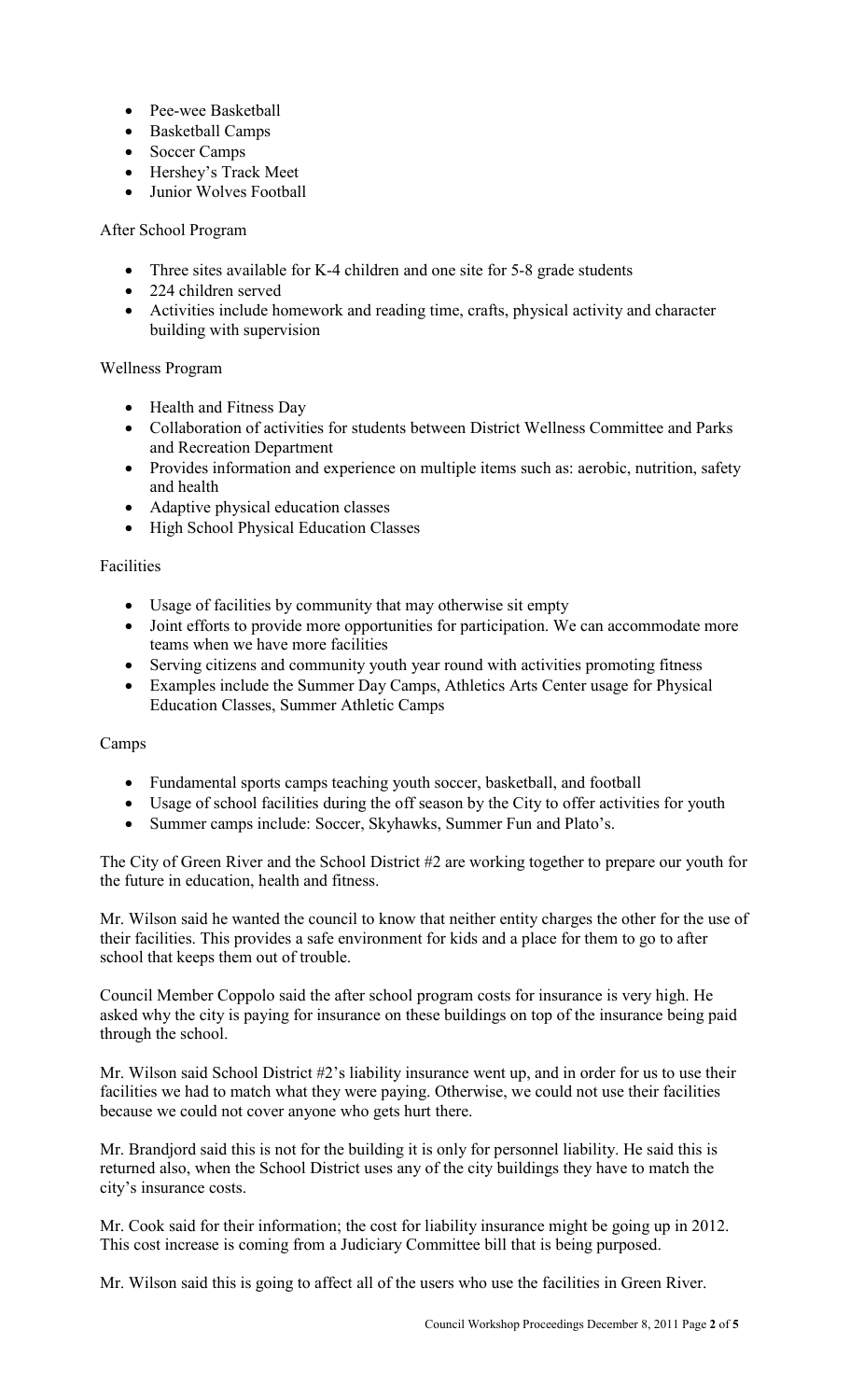Ms. Kaumo said she is very pleased with the collaboration. She said the programs that are shared are not overlapping. The After School Program is one that cannot be done through the school district. The after school funding the school district receives has to be used for tutoring and research based programs. She constantly hears that there are not enough day-cares in the city, so this program helps families in the community.

Mr. Malone said twelve years ago, there was a fairly large amount of time that was used for intramural sports but that was taken away due to time constraints.

Ms. Duncombe said some of the students go to intramural sports and then to the GRASP Program.

Council Member Boan asked for clarification on the School Resource Officers.

Police Lieutenant Burke Morin said there are two School Resource Officers both of them are sworn officers. One officer is located at the High School and one is at Lincoln. They share the duties for all schools. The School District pays for 50% of their wages and the city pays 50%.

Council Member Boan asked what types of instances are they utilized for.

Police Lieutenant Morin said they are asked to teach, investigate crimes and accidents. Most crimes against children are reported at school so they are able to be an essential part of that right away. The officers have a relationship with the students so they trust them.

Ms. Kaumo said the officers are very busy all day long while they are in the school. It is hard to imagine that they stay busy but they do. The officers help with any abuse cases or drug problems that come up.

Mr. Christensen said the officers have a relationship with the students so the students are more likely to talk to them.

Lieutenant Morin said he is told that the officers need to be present in the halls more often, but they do not have the time. The officers are in uniform, unless they have training or something they have to do.

Mr. Christensen said having communication with the students is essential.

Mr. Brandjord said the fifty percent match is not budgeted in the formula. It is made up through other areas in the district because the school finds it to be very important.

Council Member McCullough said the school district should be commended. Some of the previous administrations did not want the school resource officers there but now they are welcomed.

Ms. Kaumo said this community is very small but there is a drug problem here. The school district has a zero tolerance for drugs but they have taken a stand to help students experiencing problems with drugs.

She said the Police Department informs the members of the school district on scams, drugs, and other things during the bi-monthly meetings. This information is essential and she has learned a lot from it.

Mr. Brandjord said the activities that take place in Green River are a benefit to the community.

Mr. Malone said there were 107 basketball games played in seventy hours during Flaming Gorge Days and those people had to stay somewhere and eat somewhere. Most of them wanted to stay in Green River and do both.

Mr. Wilson said there are a lot of events that are going to take place in Green River in the next year.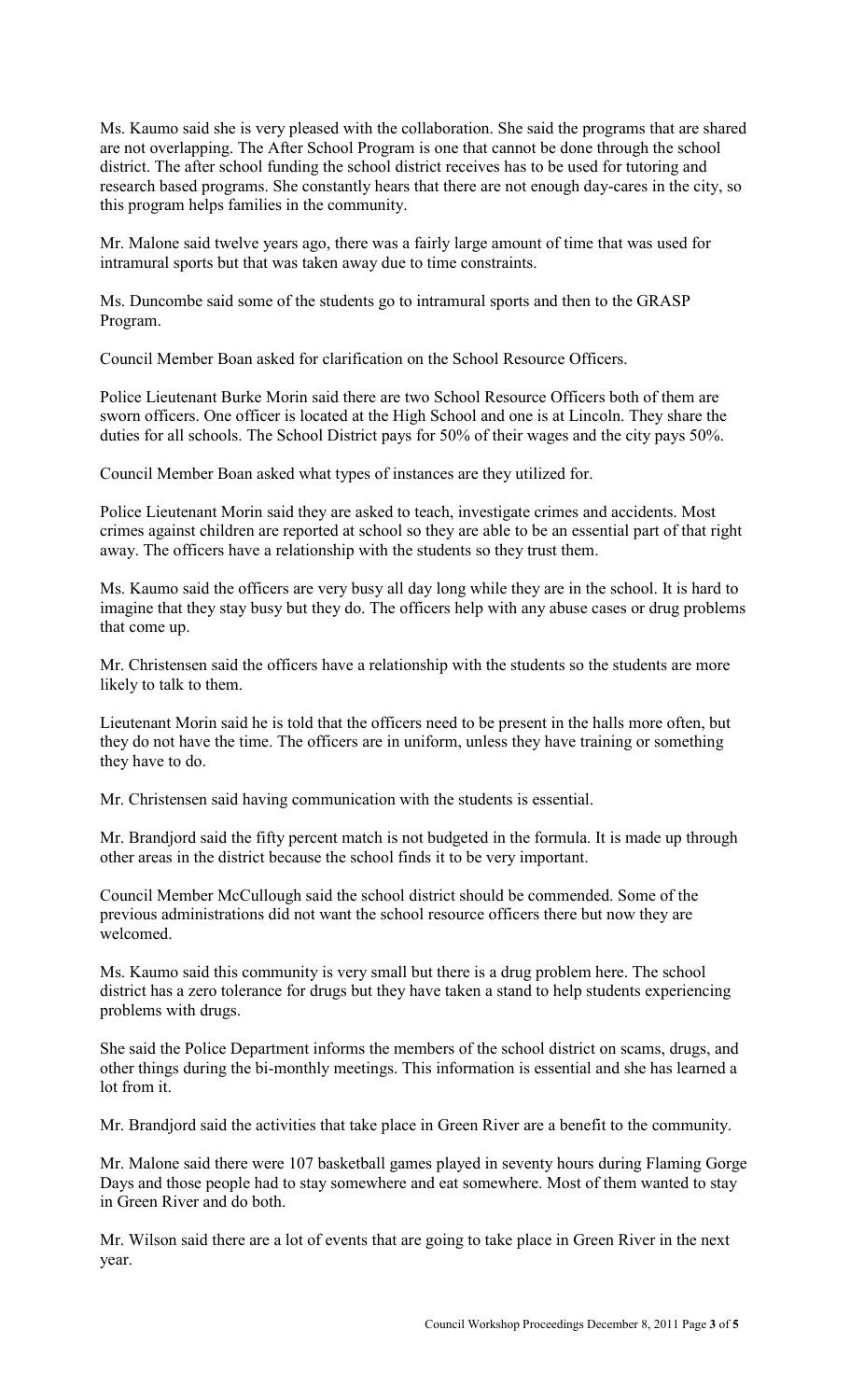Council Member Coppolo asked why the school district is planning for another pool, when there is one in the area already.

Council Member McCullough said the Monroe pool is around 53 years old.

Ms. Kaumo said there are differences between the pools; there is one for recreational use and the other is set up for competition. They are looking into having a separate diving area and therapy pool. When this is done they would like to offer it out to others too.

The Mayor said it is old and it needs to be replaced.

Ms. Kaumo said there is a problem with water safety in the area. She feels it is important that people in the area know about water safety since we are around a lot of water. She would like to have water safety put back into the curriculum, and to do so, they need the space to do it.

Council Member Maes said you would reach people if it is put back into the curriculum. The recreation center has swimming lessons but you have to pay for them. If it is offered in school, you would not have to pay for them and you could catch all the kids.

Ms. Kaumo said they could have the recreation center do the advanced lessons, and the school could do the beginning lessons so it could be carried through on each level.

Mr. Christensen said Ms. Roosa had been assisting them on the design of the pool.

Mr. Cook said the crossing guard program is working well. The School District pays 50% and the city pays 50%

Mr. Brandjord said the Traffic Committee and the Police Department have helped with the traffic issues in the school parking lots and around the schools.

Ms. Kaumo said the signs are great and the crossing guards are great too.

Council Member Coppolo suggested having a school zone area on Shoshone. He said he sees students crossing the street everyday and believes it is a safety issue.

Mr. Cook said the Traffic Committee looked at that and decided there was no need for a crossing guard on that street because they were not being utilized.

Lieutenant Morin said it does not matter if there is a crossing guard posted, the children are not going to walk further to a crossing guard, they are going to cross wherever they happen to be. That is why there was a five block school zone there before.

The Mayor asked if anyone would have any area that they think needs improvements.

Lieutenant Morin said there are no recommendations that he would have for the school resource officer program. Compared to years ago when he was kicked out of a school, things have improved.

Mr. Sadler said it is going well with the school facilities. He is appreciative that the school district gives the city first preference on the availability of the facilities.

Mr. Wilson said having a bi-monthly meeting is helping too. If there are any issues that come up it is discussed in a meeting.

Mr. Wilson said there are some issues that the city and school district will have to work together on like the construction of the Child Development Center. He showed the school district the plans for the CDC building and said the construction will take fourteen months. This could cause some issues with the traffic in the area so he will keep everyone updated.

Ms. Kaumo said she would like to maintain the relationship as it is now.